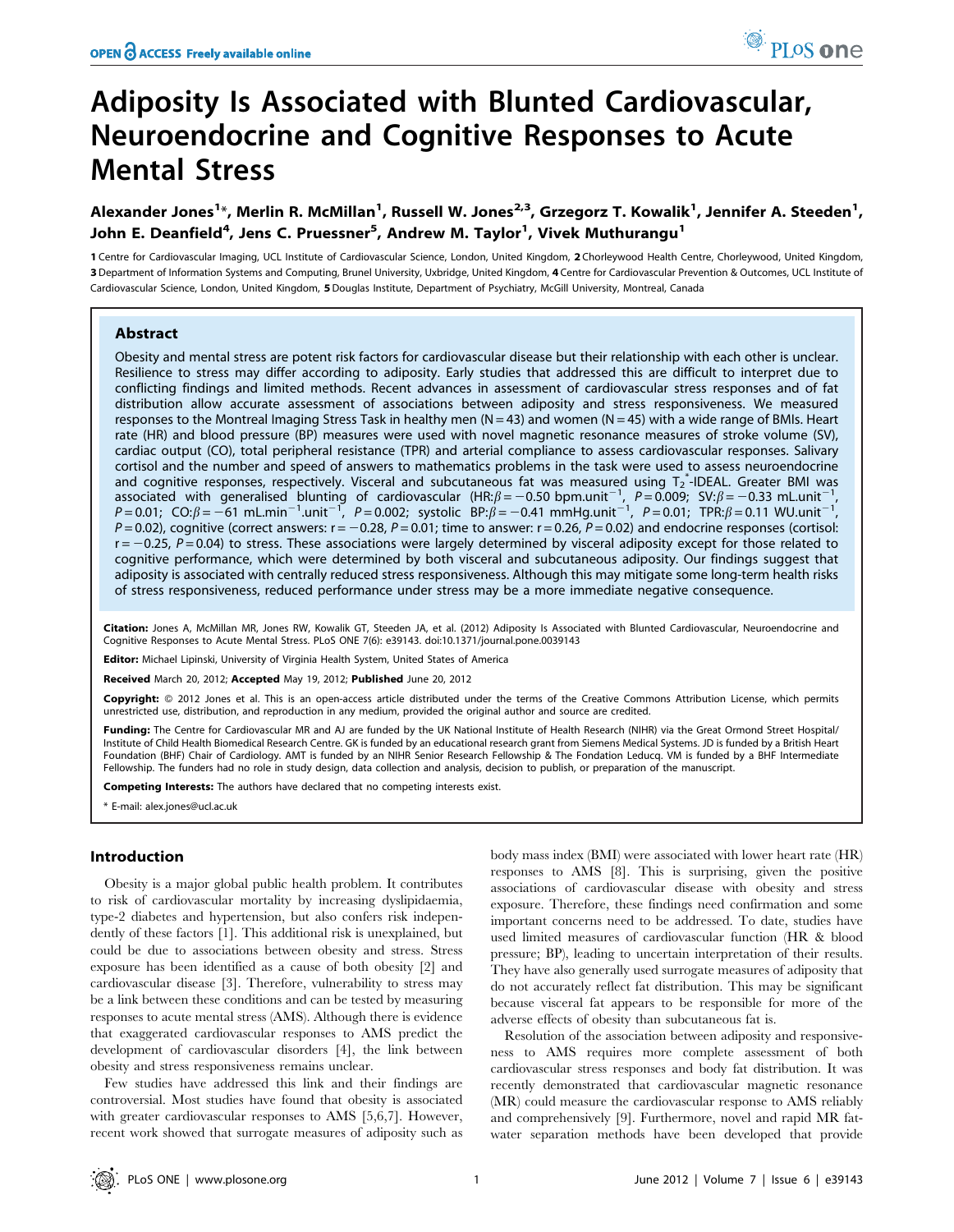accurate measurement of body fat distribution [10]. Using these advanced techniques, this study investigates the associations of adiposity with cardiovascular and neuroendocrine responses to AMS.

# Methods

We studied healthy men  $(N = 43)$  and women  $(N = 45)$  with a median age of 38 years, recruited from a single primary care research practice (Chorleywood Health Centre, Hertfordshire, UK). Electronic patient records and disease registers were used to select healthy men and women aged between 18 and 45 years, who were free of chronic disease and did not use regular medication. Participants with contraindications for MR imaging were excluded. The Great Ormond Street Hospital/Institute of Child Health Research Ethics Committee approved the study and participants gave written informed consent.

All participants completed questionnaires on their social class, ethnicity, education, and tobacco and alcohol consumption [11]. Habitual physical activity was estimated using the Baecke short questionnaire for the measurement of habitual physical activity in epidemiological studies [12]. This validated, repeatable measure has been shown to correspond well with direct measures of physical activity and cardiorespiratory fitness [13]. Stress exposure in the preceding month was assessed with the Perceived Stress Scale [14].

#### Montreal Imaging Stress Task (MIST)

Participants underwent the MIST; a mental stressor designed for use during MR imaging. This has been described in detail previously and shown to reliably stimulate cardiovascular and endocrine responses [9]. Briefly, participants used button presses to answer a series of mental arithmetic problems presented on a computer screen. Their performance was shown continuously on the screen by a moving indicator. They were asked to compare this with another indicator that they were told represented the average performance of previous participants. In fact, it showed a random computer-generated performance that was biased to always finish with a high percentage of correct answers. Participants were told that a strong performance was required for useful results. They were unaware that question difficulty and time allowed for answers was varied by the computer to ensure that all participants achieved a similarly poor percentage of correct answers, regardless of competence. The aim was for all participants to believe that they could be judged negatively in comparison to their peers. This was important because reliable stress provocation needs elements of motivated performance, uncontrollability and social evaluation  $[15]$ .

MR data was acquired on six occasions: once at rest, then four times during stress (at one and three minutes into two consecutive five-minute stress periods) and finally once during a recovery period. The two stress periods were separated by a short (two minute) interval. Median times for these acquisitions relative to the start of the first stress period were -4 (rest), 1, 3, 8, 10 (stress) and 23 (recovery) minutes. Each acquisition took five seconds. After the rest period and before stress began, there was a one-minute practice session, with no scoring, time limits or evaluation. In the interval between stress periods, the investigator told the participants that they were not performing well and that they would need to improve or their data might not be useful. Participants were told to rest after the last stress period. Importantly, upon completion of the protocol, all participants were informed that their poor performance was artificial and that their data was useful.

# Cardiovascular Measures

Oscillometric BP was measured in the non-dominant arm at one-minute intervals. All imaging was performed on a 1.5T MR scanner (Avanto, Siemens Medical Solutions, Erlangen, Germany).

Flow quantification was performed through-plane in a crosssection of the ascending aorta as it passes the bifurcation of the pulmonary arteries using an ECG-gated spiral phase-contrast MR sequence, as described previously [16]. This technique allows images to be acquired within a short breath-hold  $(\sim 5$  seconds) with a spatial resolution of  $1.6 \times 1.6$  mm and a temporal resolution of 30 milliseconds.

All images were processed using in-house plug-ins for the opensource software OsiriX (OsiriX Foundation, Geneva, Switzerland). Flow images were manually segmented (using the modulus images) and stroke volume (SV) and CO were measured. Total peripheral resistance (TPR; measured in  $mmHg.L^{-1}.min^{-1}$ , also known as WU) was calculated by dividing the mean BP (MBP) by CO. Compliance was calculated by optimization of a two-element windkessel model, as previously described [17]. Briefly, CO, MBP and TPR were used as inputs to the model. Pulse pressure (PP) was calculated for a series of modelled pressure curves generated using a range of compliance values from 0.1 to 5.0 mL.mmHg<sup>-1</sup> in increments of 0.01. The compliance value that gave the smallest error between the modelled PP and the true PP was taken to be the true compliance.

# Fat Quantification

We used a graphics processing unit (GPU) implementation of the  $T_2^*$ -IDEAL algorithm [10,18] to measure body fat content. This iteratively separates MR images into fat and water components, which can then be used to measure the proportion of fat in each  $3\times3\times10$  mm voxel. Data was acquired in a continuous stack of 10 mm thick slices from the neck to the knees. To prevent motion artefact, we used breath holding for the thorax and abdomen and cardiac gating for slices containing the heart. Fat quantification in the head, arms and below the knees was impractical due to the need for participant re-positioning or specialized coils. Due to their low fat content, we excluded these body parts using anatomical landmarks to ensure consistency between participants. The visceral compartment was manually separated from the fat image (Figure 1) and the liver was excluded due to frequent artefacts at diaphragm level.

#### Salivary Cortisol

Using established protocols, eight saliva samples were obtained during the course of the experiment (Salivette® Cortisol - Sarstedt, Nümbrecht, Germany): at median times of  $-60$  (arrival),  $-2$ , 5, 12, 21, 28, 33 and 38 minutes relative to the onset of the first stress period. Concentration of salivary free cortisol was measured using a commercially available chemiluminescence-immuno-assay (IBL, Hamburg, Germany).

# Cognitive Performance

We used the number of questions attempted, the number answered correctly and the mean time taken to answer questions to assess cognitive performance during the stress task.

#### Statistical Analysis

Analyses were carried out using Stata 11 (StataCorp, College Station, Texas, USA). If necessary, variables were log transformed prior to parametric testing. Associations of overweight/obesity  $(BMI \geq 25)$  with potential confounders were assessed with logistic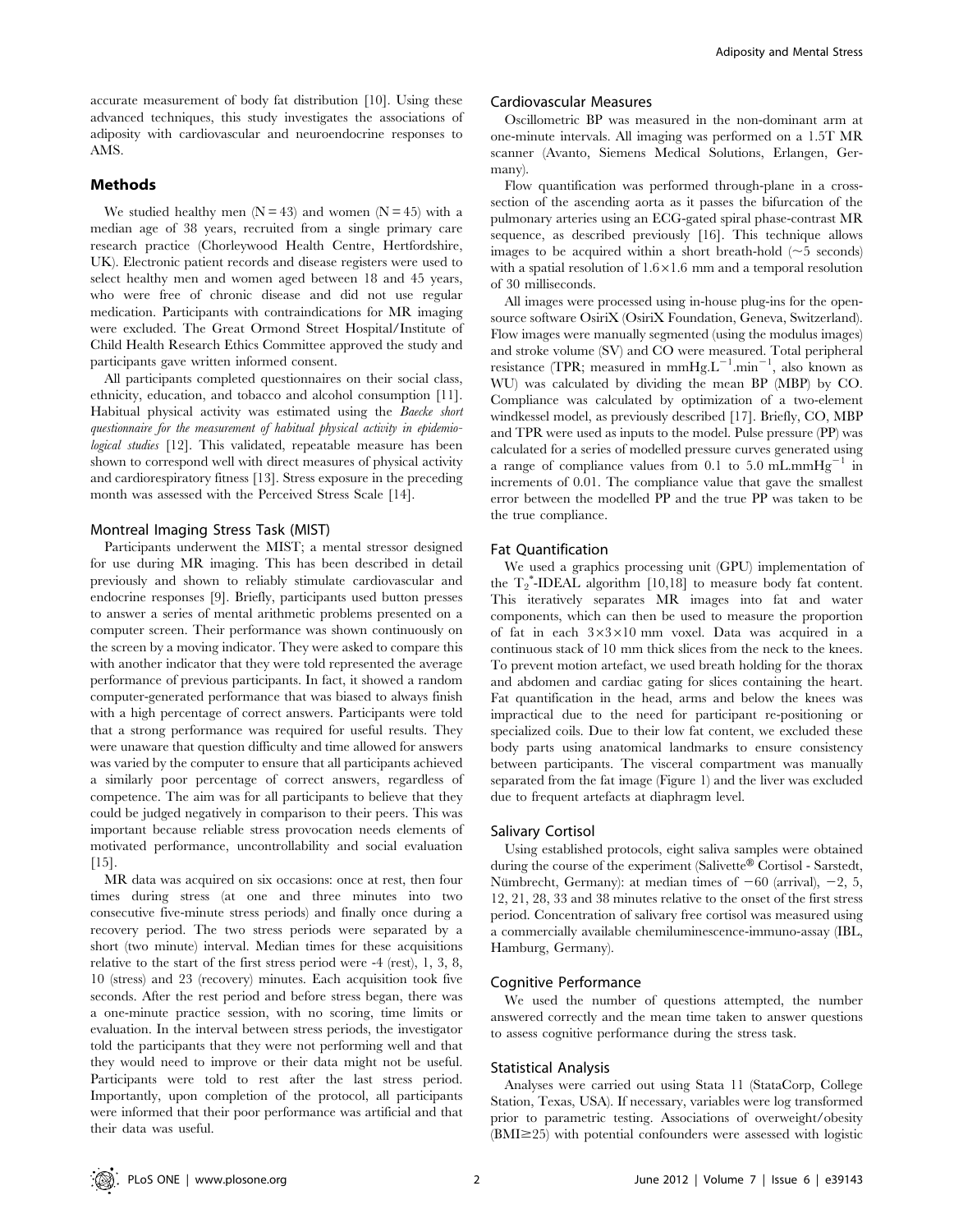

Figure 1. Fat/water ratio images for two participants with the same BMI of 33. Subcutaneous fat is highlighted in green and visceral fat is highlighted in red. Visceral adiposity differs substantially between the two participants (4% on left, 11% on right). This illustrates the advantage of direct fat quantification over surrogate measures of adiposity such as BMI. doi:10.1371/journal.pone.0039143.g001

regression. Cardiovascular responses to stress were calculated by subtracting initial resting values from mean values during stress. Comparisons of values at rest with those during stress and recovery and comparisons between the two stress periods were performed using random-effects generalised least squares modelling. Cortisol responses were calculated by subtracting the resting level just prior to stress onset from the peak value (28 minutes after stress began). Relationships between BMI and stress-response variables were assessed using multiple linear regression. To illustrate these associations, comparisons of stress responses were made between overweight/obese and normal weight participants, using randomeffects generalised least squares modelling. Partial correlation was used to compare the relative strength of associations between BMI and different types of adiposity and to assess the relative contribution of visceral and subcutaneous adiposity to stress responsiveness. All of these models were adjusted routinely for the age and sex of participants. These models were all repeated with social class, ethnicity, education, physical activity, tobacco and alcohol consumption, and chronic stress exposure as additional covariates to test for possible confounding effects.

# Results

#### Participant Characteristics

Participants were predominantly white European, well-educated non-smokers (Table 1). Their BMI ranged from 19.1 to 42.2 and 49 participants (56%) were overweight/obese. Obesity was associated with being female, older, white European, less well educated, less physically active and drinking alcohol. Smoking, stress exposure in the preceding month and social class were not associated with overweight/obesity.

#### Responses to the MIST

During the MIST, participants achieved a median of 48% (IQR 45–49%) correct answers, but the number of questions answered (21–70) and the number answered correctly (3–35) varied widely, showing that the MIST successfully calibrated apparent performance for a wide variation in ability.

The MIST provoked a strong cardiovascular response (Figure 2) characterised by increased HR, BP, SV, and CO, and decreased TPR and arterial compliance. The second stress period stimulated significant further HR, CO, TPR and compliance responses. During recovery, HR, TPR, compliance and SBP did not differ from resting levels but SV, CO, MBP and DBP were significantly

lower. The MIST also caused a significant salivary cortisol increase; peaking 28 minutes after stress began (Figure 3).

#### Associations of Mental Stress Responses with BMI

At rest, greater BMI was only associated with increased BP. However, during the MIST, greater BMI was associated with smaller increases of HR, SV, CO and BP and a smaller decrease of TPR (Table 2). There was no significant association of BMI with arterial compliance response. The different responses of HR, CO and systolic BP for overweight/obese and normal weight participants are illustrated in Figure 4. The differences of HR depended largely on their lower peak values. However, the differences of CO and SBP depended partly on higher resting values. Nevertheless, associations of BMI with HR, CO and SBP responses persisted after adjustment for resting levels. Greater BMI was associated with lower cortisol stress response  $(r = -0.25,$  $P=0.04$ ), but not with resting cortisol (r = 0.07,  $P=0.55$ ). On average, overweight/obese participants demonstrated a significantly lower cortisol stress response than normal weight participants (Figure 5). Greater BMI was also associated with fewer attempted questions ( $r = -0.24$ ,  $P = 0.03$ ), fewer answered correctly  $(r = -0.28, P = 0.01)$  and greater time taken to answer questions ( $r = 0.26$ ,  $P = 0.02$ ). On average, participants who were overweight/obese attempted 5.3 fewer questions  $(P = 0.01)$ , got 3.3 fewer questions right  $(P = 0.004)$  and took 0.7 seconds longer to answer them  $(P = 0.04)$ , compared to normal weight participants.

# Associations of Mental Stress Responses with Fat Distribution

We found that visceral adiposity was more strongly correlated with BMI ( $r = 0.63$ ,  $P \le 0.001$ ) than subcutaneous adiposity was  $(r = 0.47, P \leq 0.001)$  and that visceral adiposity did not correlate with subcutaneous adiposity ( $r = -0.05$ ,  $P = 0.64$ ). The relative importance of subcutaneous and visceral adiposity was examined using these measures together as explanatory variables in multiple linear regression models (Table 3). At rest, visceral adiposity was the stronger determinant of greater resting HR and BP. More importantly, these models also showed that visceral adiposity was the principal determinant of reduced HR, CO and BP stress responses and subcutaneous adiposity was the dominant factor in reduced TPR response. Neither fat compartment was a stronger determinant of SV responses, suggesting similar contributions to the association of BMI with reduced SV response. In further multiple regression models, only visceral adiposity was associated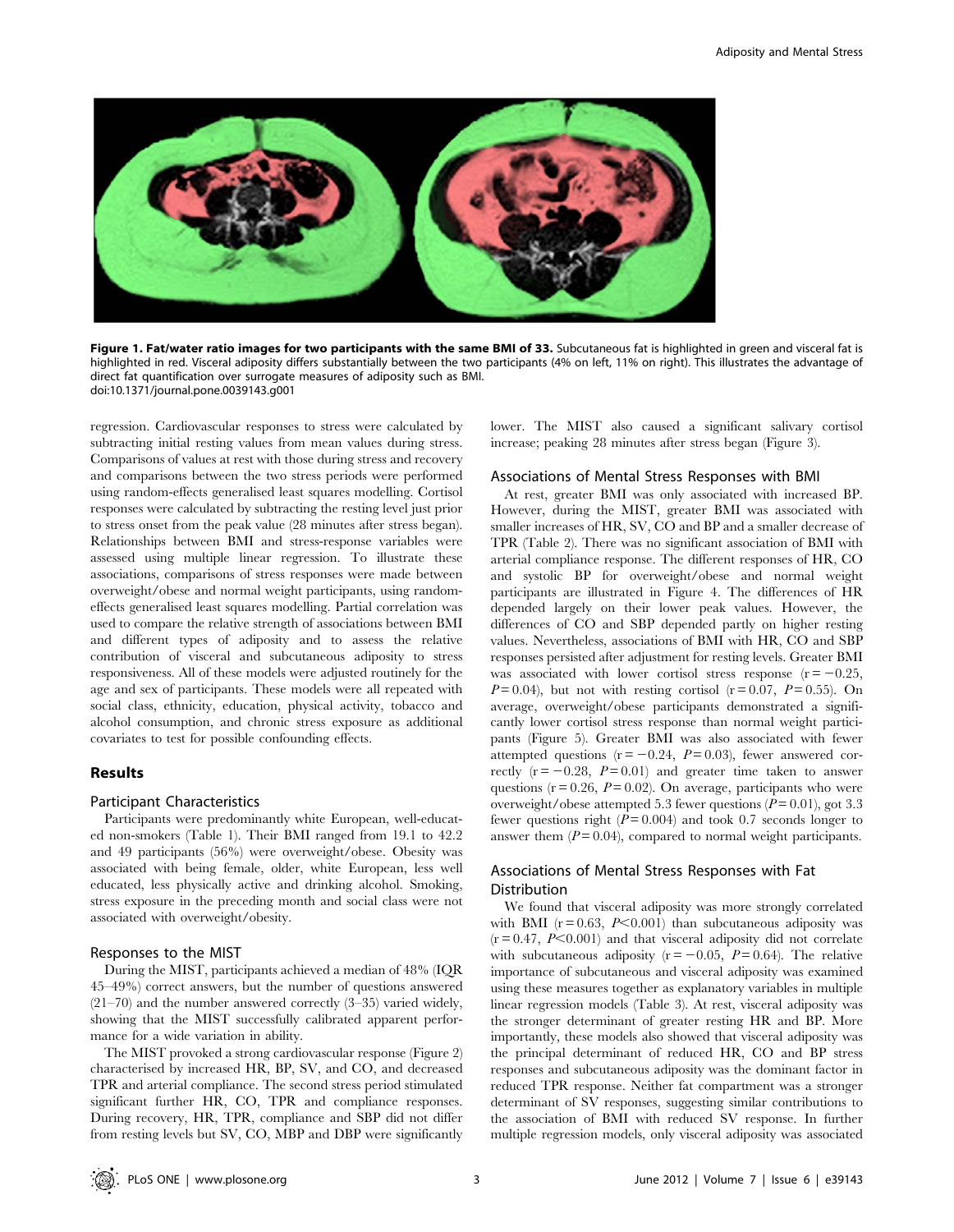|                         | N (%) or median (range) | Odds Ratio of Overweight/Obesity P-value |      |
|-------------------------|-------------------------|------------------------------------------|------|
| Male Sex                | 43 (49%)                | 0.95                                     | 0.03 |
| Age (Years)             | 38.3 (18.5-45.7)        | 1.07                                     | 0.03 |
| Smoker                  | $9(10\%)$               | 0.99                                     | 0.99 |
| Alcohol $(U.wk^{-1})$   | $10(0-90)$              | 1.04                                     | 0.01 |
| NSSEC Class 1-3         | 78 (92%)                | 1.02                                     | 0.98 |
| White European          | 74 (84%)                | 3.88                                     | 0.04 |
| >A-level Educated       | 60 (68%)                | 0.37                                     | 0.04 |
| Physical Activity Index | $2.8(1.5-3.6)$          | 0.30                                     | 0.03 |
| <b>Perceived Stress</b> | $16(2-30)$              | 0.98                                     | 0.60 |

#### Table 1. Participant characteristics.

doi:10.1371/journal.pone.0039143.t001

with reduced cortisol response  $(r = -0.29, P = 0.02)$ . Neither fat compartment was more strongly associated with cognitive performance.

These findings were independent of potential confounders such as ethnicity, social class, education, chronic stress exposure, physical activity, and alcohol and tobacco consumption. Further adjustment for cortisol responses showed that associations of adiposity with cardiovascular stress responsiveness were also independent of neuroendocrine responsiveness.

# Discussion

We found that greater BMI was associated with generalised blunting of cardiovascular, cognitive and endocrine responses to AMS. Visceral adiposity was the dominant factor associated with the reduced neuroendocrine and cardiovascular responses to AMS. However, both visceral and subcutaneous adiposity were associated with reduced cognitive performance.

In contrast to previous studies, we used novel MR techniques to characterise fat distribution and cardiovascular responses to AMS.



Figure 2. Mean (±SE) cardiovascular response to stress. <sup>\*</sup>P<0.05, \*\*P<0.01, \*\*\*P<0.001 for random-effects generalised least squares comparisons of mean values during stress and recovery with initial resting values. '+' symbols refer to similar comparisons between the two stress periods.

doi:10.1371/journal.pone.0039143.g002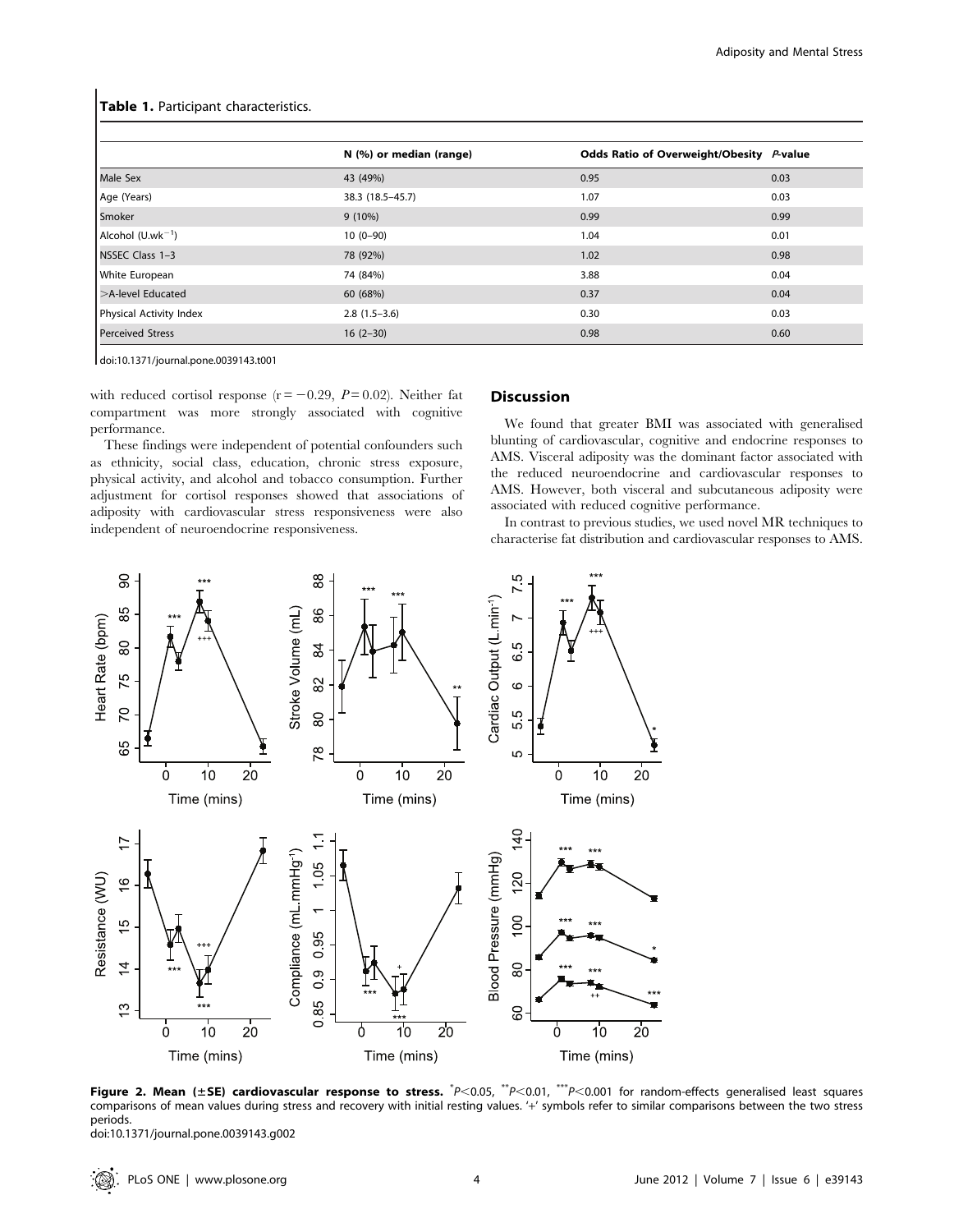

Figure 3. Geometric mean (±geometric 95% CI) salivary cortisol response to stress.  $\frac{P}{C}$ 0.05,  $\frac{P}{C}$ 0.01,  $\frac{P}{C}$ 0.001 for random-effects generalised least squares comparisons of values with those at rest. doi:10.1371/journal.pone.0039143.g003

Cardiovascular MR (CMR) is the reference standard method for measuring CO, with significant advantages over other techniques such as impedance cardiography and Doppler ultrasound. However, traditional CMR is unsuitable for mental stress studies because data acquisition is too slow to characterize cardiovascular responses to AMS. We used accelerated CMR, which is sufficiently fast for stress studies and is still accurate and reliable [9]. With fat-water separation methods like  $T_2$ -IDEAL, MR also offers a more accurate assessment of body fat distribution. This is because these techniques measure the proportion of fat in each spatially localized voxel [19], which can be summed to directly assess visceral and subcutaneous adiposity. BMI, waist-hip ratio and other surrogate measures of adiposity assess fat distribution less accurately.

These advanced methods were needed to address the controversy over the association between obesity and stress responsiveness. Several studies have shown positive associations between obesity and cardiovascular stress responses [5,6,7]. This led to the suggestion that obesity and AMS may be steps in a sequence linking adverse environments with cardiovascular morbidity. However, other studies have found the opposite or no association [20,21,22]. In fact, the largest study to date found that obesity was associated with reduced HR responses to AMS, although associations with BP were less clear [4].

We have also shown that obesity is associated with a reduced HR response, as well as reduced SV, CO, TPR and BP responses. Furthermore, we found that adiposity was linked to worse cognitive performance during stress and to lower cortisol responses. Together, these findings point to a more central deficit in the stress response than has been suggested by previous studies. One possible explanation for these findings is that reduced stress responsiveness is a feature of a condition that predisposes to obesity. For example, a passive coping style in rodents under stress is not only associated with reduced physiological stress responses,

| <b>Table 2.</b> Linear regressions (B) of BMI on cardiovascular |  |
|-----------------------------------------------------------------|--|
| parameters at rest and their changes in response to stress.     |  |

|                                          | Rest      |                       | $\Delta$ Stress 1 $\Delta$ Stress 2 | $\Delta$ Recoverv |
|------------------------------------------|-----------|-----------------------|-------------------------------------|-------------------|
| HR (bpm.unit <sup>-1</sup> )             | 0.17      | $-0.50$ <sup>**</sup> | $-0.51$ <sup>*</sup>                | 0.08              |
| SV $(mL.unit^{-1})$                      | 0.32      | $-0.33^{*}$           | $-0.42$ <sup>**</sup>               | $-0.15$           |
| $CO (mL.min-1.unit-1)$                   | 39        | $-61$ <sup>**</sup>   | $-74$ <sup>**</sup>                 | $-2$              |
| TPR (WU.unit <sup>-1</sup> )             | $-0.054$  | $0.108^{*}$           | $0.132*$                            | 0.075             |
| Compliance<br>$(mL.mmHg^{-1}.unit^{-1})$ | $-0.0038$ | 0.0034                | 0.0028                              | 0.0051            |
| SBP (mmHq.unit <sup>-1</sup> )           | $0.81***$ | $-0.41$ <sup>*</sup>  | $-0.32^{*}$                         | $-0.14$           |
| MBP (mmHg.unit <sup>-1</sup> )           | $0.43^*$  | $-0.31$ **            | $-0.29$ **                          | 0.06              |
| DBP (mmHq.unit <sup>-1</sup> )           | 0.28      | $-0.19$               | $-0.14$                             | 0.09              |

Changes for the stress and recovery periods were calculated with respect to rest. Associations were adjusted for age and sex. Note that mean TPR and compliance fell in response to stress. Therefore, positive associations of these two measures with BMI indicate smaller responses.  $\text{*P}$  < 0.05,  $\text{*P}$  < 0.01. doi:10.1371/journal.pone.0039143.t002

but also with increased insulin resistance and visceral obesity [23]. This is supported further by studies showing that reduced HR and adrenaline responses to AMS in humans predict the development of obesity up to 18 years later [8,22]. Another possibility is that these findings are related to long-term overexposure to stressful stimuli. This can lead to under-responsiveness of stress systems [24] as well as increased appetite [25], reduced propensity to exercise [26], and obesity [2,27]. In this study, adjustment for stress exposure in the month preceding the test did not substantially alter our results. However, our measure of chronic stress may not sufficiently reflect longer-term stress exposure and cannot, therefore, exclude stress exposure as an explanation for our results. The final possibility is that visceral fat is associated with resilience to stress, possibly mediated by secretion of chemical messengers. For example, leptin circulates in proportion to body fat and has been shown to inhibit responses to AMS [28]. These possibilities could be tested in future longitudinal studies using our methods, where the relative timing of stress exposure and changes in adiposity can be assessed.

The generalized stress response exists for a reason, probably conferring survival advantages from an evolutionary point of view [29,30]. In modern humans this translates into a greater ability to deal mentally and physically with stressful situations. Thus, it is possible that adiposity, particularly of the visceral compartment, may be associated with a reduced ability to cope with stressful situations. However, greater cardiovascular responses to AMS (particularly of BP) are associated with cardiovascular morbidity [4]. Thus, our results might imply that adiposity could protect against negative cardiovascular effects of stress. In our study, reduced stress responses were predominantly related to visceral fat, which is strongly associated with known risk factors for cardiovascular disease such as impaired glucose tolerance, insulin resistance, dyslipidaemia [31,32], and atherosclerosis [33,34]. Therefore, any benefit conferred is likely to be overwhelmed by detrimental effects of visceral adiposity.

Interestingly, visceral adiposity was not the dominant factor in all of our findings. We found that subcutaneous adiposity was more strongly associated with blunted reductions of TPR than visceral adiposity was. The reasons for this disparity are not clear but suggest the possibility of different mechanisms for the effects of the two adipose tissue types. In normal weight individuals, resistance arterioles in subcutaneous fat dilate substantially in response to acetylcholine. There is evidence that this mechanism is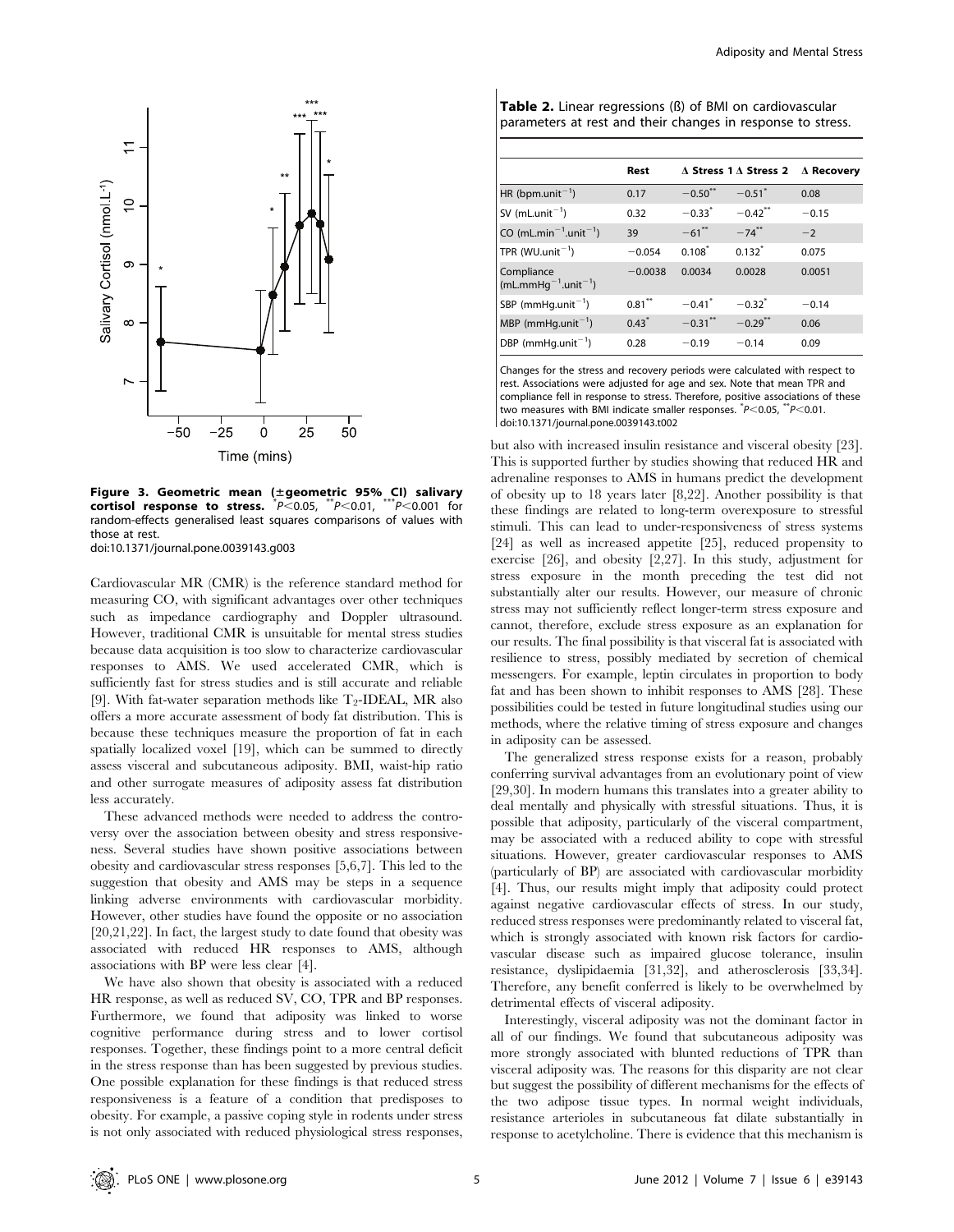

Figure 4. Mean cardiovascular response to stress, comparing overweight/obese and normal weight participants. Three key response variables are shown. Random-effects generalised least squares regression was used to assess differences. \*P<0.01,\*\*P<0.0001. At rest, P-values show the significance of the difference between groups. During stress, P-values refer to comparisons of the response to stress with respect to rest. Values during recovery did not differ significantly from resting values. <sup>†</sup>Blood pressure. doi:10.1371/journal.pone.0039143.g004

impaired in the obese [35]. Thus, our finding may point to a failure of vasodilatation in subcutaneous adipose tissue.

#### Limitations

A modest population size might be considered the main limitation of our study. Although many of our findings were strongly statistically significant, larger studies using our methods should be considered in future to allow for detailed sub-group analyses by, for example, sex or age groups. Larger studies have previously been needed to show associations between surrogate measures of adiposity and less accurate measures of cardiovascular function. However, we believe our study demonstrates that fewer participants are needed when highly accurate measures of cardiovascular function and adiposity are used. Furthermore, our population was carefully selected to exclude disease and there was significant variation in adiposity. We also characterised and controlled for a broad range of potential confounders, including activity levels and recent stress exposure, although we could not assess long-term stress exposure. Variation of social class, education and ethnicity in our sample was restricted, which may limit generalizability of our results, but should also minimise the potential confounding effects of these factors. We did not measure metabolic parameters in our participants although none of them



Figure 5. Geometric mean salivary cortisol response to stress, comparing overweight/obese and normal weight participants. Random-effects generalised least squares regression was used to assess differences.  $\degree$ P<0.01,  $\degree$  P<0.001. P-values refer to comparisons of the response to stress with respect to rest. doi:10.1371/journal.pone.0039143.g005

were diabetic, hypertensive or had diagnosed metabolic disorders. However, we cannot exclude the possibility that variations of metabolic function might explain associations between obesity and stress responsiveness. Future studies might consider blood sampling to assess metabolic function. This should be done on a separate visit because blood sampling affects AMS and AMS affects metabolic function. Our study describes cross-sectional associations and cannot, therefore, determine causal pathways. We have proposed several possibilities but further studies are required to test them.

# Conclusion

We found that adiposity was associated with a generalised blunting of cardiovascular, neuroendocrine and cognitive responses to AMS. We believe this is evidence of centrally reduced stress

Table 3. Partial correlations (r) of adiposity measures with

| cardiovascular parameters at rest and their changes in<br>response to stress. |                            |            |                      |         |                                                       |
|-------------------------------------------------------------------------------|----------------------------|------------|----------------------|---------|-------------------------------------------------------|
|                                                                               | <b>Adipose Tissue Rest</b> |            |                      |         | $\Delta$ Stress 1 $\Delta$ Stress 2 $\Delta$ Recovery |
| <b>HR</b>                                                                     | Subcutaneous               | $-0.00$    | $-0.06$              | $-0.07$ | $-0.10$                                               |
|                                                                               | Visceral                   | $0.22^{*}$ | $-0.24$ <sup>*</sup> | $-0.19$ | 0.10                                                  |

| <b>HR</b>  | Subcutaneous | $-0.00$    | $-0.06$              | $-0.07$              | $-0.10$ |
|------------|--------------|------------|----------------------|----------------------|---------|
|            | Visceral     | $0.22^{*}$ | $-0.24$ *            | $-0.19$              | 0.10    |
| <b>SV</b>  | Subcutaneous | 0.10       | $-0.08$              | $-0.17$              | $-0.07$ |
|            | Visceral     | $-0.16$    | $-0.17$              | $-0.04$              | $-0.18$ |
| CO         | Subcutaneous | 0.04       | $-0.10$              | $-0.07$              | $-0.12$ |
|            | Visceral     | 0.19       | $-0.28$ *            | $-0.24$ <sup>*</sup> | 0.01    |
| <b>TPR</b> | Subcutaneous | $-0.15$    | $0.26^{*}$           | $0.28^{*}$           | 0.17    |
|            | Visceral     | 0.06       | 0.07                 | 0.10                 | $-0.09$ |
|            |              |            |                      |                      |         |
| Compliance | Subcutaneous | $-0.07$    | $-0.01$              | 0.19                 | 0.03    |
|            | Visceral     | $-0.18$    | 0.11                 | $-0.06$              | 0.08    |
| <b>SBP</b> | Subcutaneous | 0.01       | $-0.02$              | $-0.16$              | $-0.02$ |
|            | Visceral     | $0.27$ *   | $-0.21$              | $-0.07$              | $-0.19$ |
| <b>MBP</b> | Subcutaneous | $-0.12$    | 0.03                 | 0.01                 | $-0.02$ |
|            | Visceral     | $0.33***$  | $-0.27$ <sup>*</sup> | $-0.28^{*}$          | $-0.06$ |
| <b>DBP</b> | Subcutaneous | $-0.21$    | $-0.09$              | 0.01                 | $-0.08$ |

 $*P<0.05$ 

 $*p$ <0.01. Associations were adjusted for age and sex. doi:10.1371/journal.pone.0039143.t003